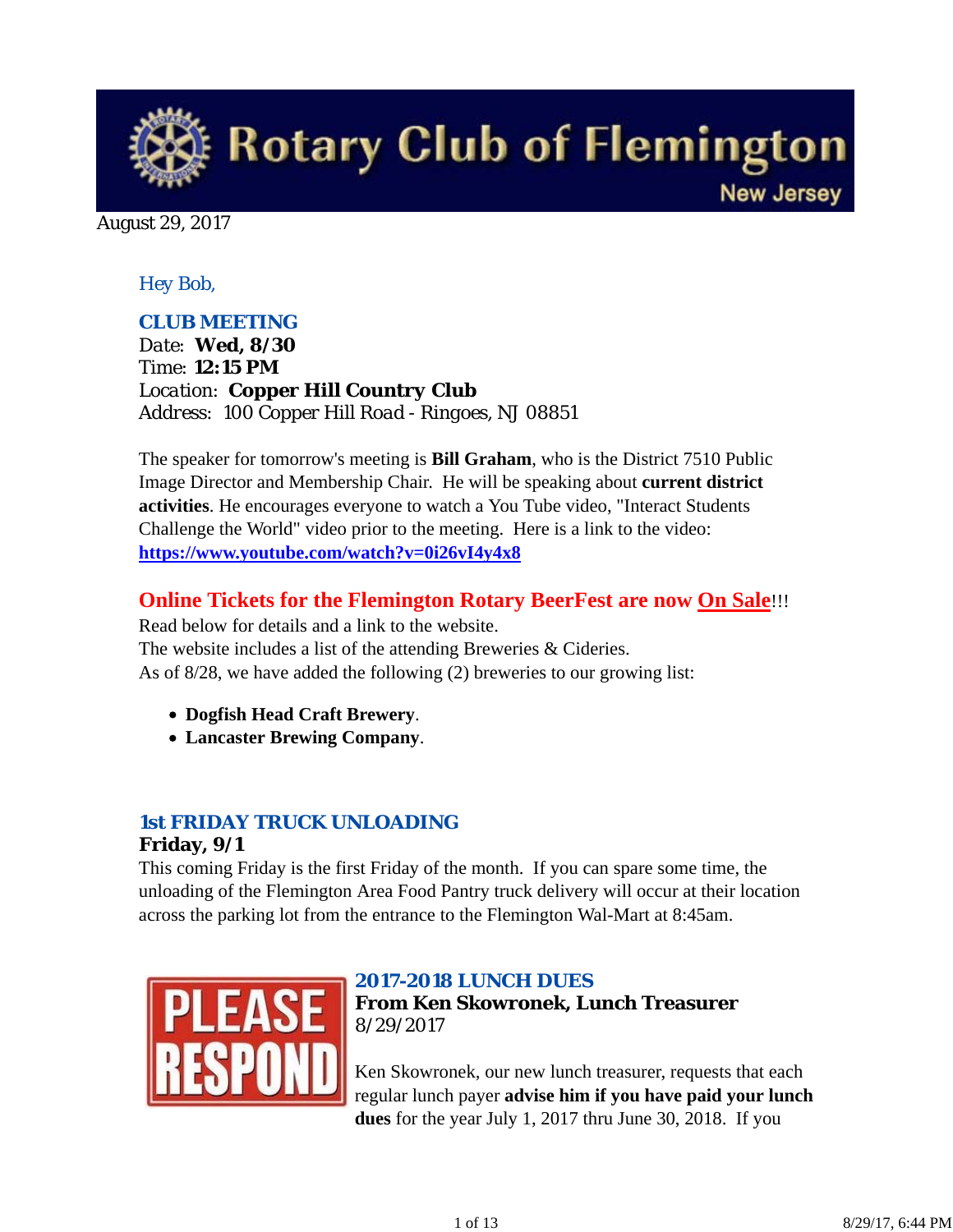already did, please let him know the amount of the payment(s) and when each payment was made. This way he can cross-reference and update his records.

Dues can be paid all at once \$728.00 (or) in two payments of \$364.00 each, one payment for the period July 1, 2017 thru December 31, 2017 and a second payment for the period January 1, 2018 thru June 30, 2018.

**Click Here** to generate an email directly to Ken to let him know.

## *RIDES for JOHN ZULLO* **From Sandy Clark Updated 8/29/2017**

Five Rotarians have offered to drive John to and from our weekly meetings. This is a winwin situation for both John and our Club. A tentative driving schedule is shown below and will be revised as necessary in each weekly E-Monger. Scheduled drivers should contact Sandy Clark at least 24 hours before the Wednesday meeting if they become unable to drive. At the same time, John will call the scheduled driver at least a day in advance if he does not plan to attend the meeting.

## **Proposed Schedule of Rides for John Zullo**

- Aug. 30 Dick Stothoff
- Sept. 06 Terry Martin
- Sept. 13 Harry Mazujian
- Sept. 20 Sandy Clark
- Sept. 27 Ken Skowronek
- Oct. 4 Dick Stothoff

## *MEMBER RESIGNATIONS* **As of August 16, 2017**

It is with sadness that the Board accepted the resignations of the following members at the August 16th Board Meeting. We wish them well.

- **Allan Vera.**
- **Michael Goodwin.**
- **Bruce Black.**

# *SIGN-UP TO SERVE ON A COMMITTEE*

**For the Rotary Club of Flemington**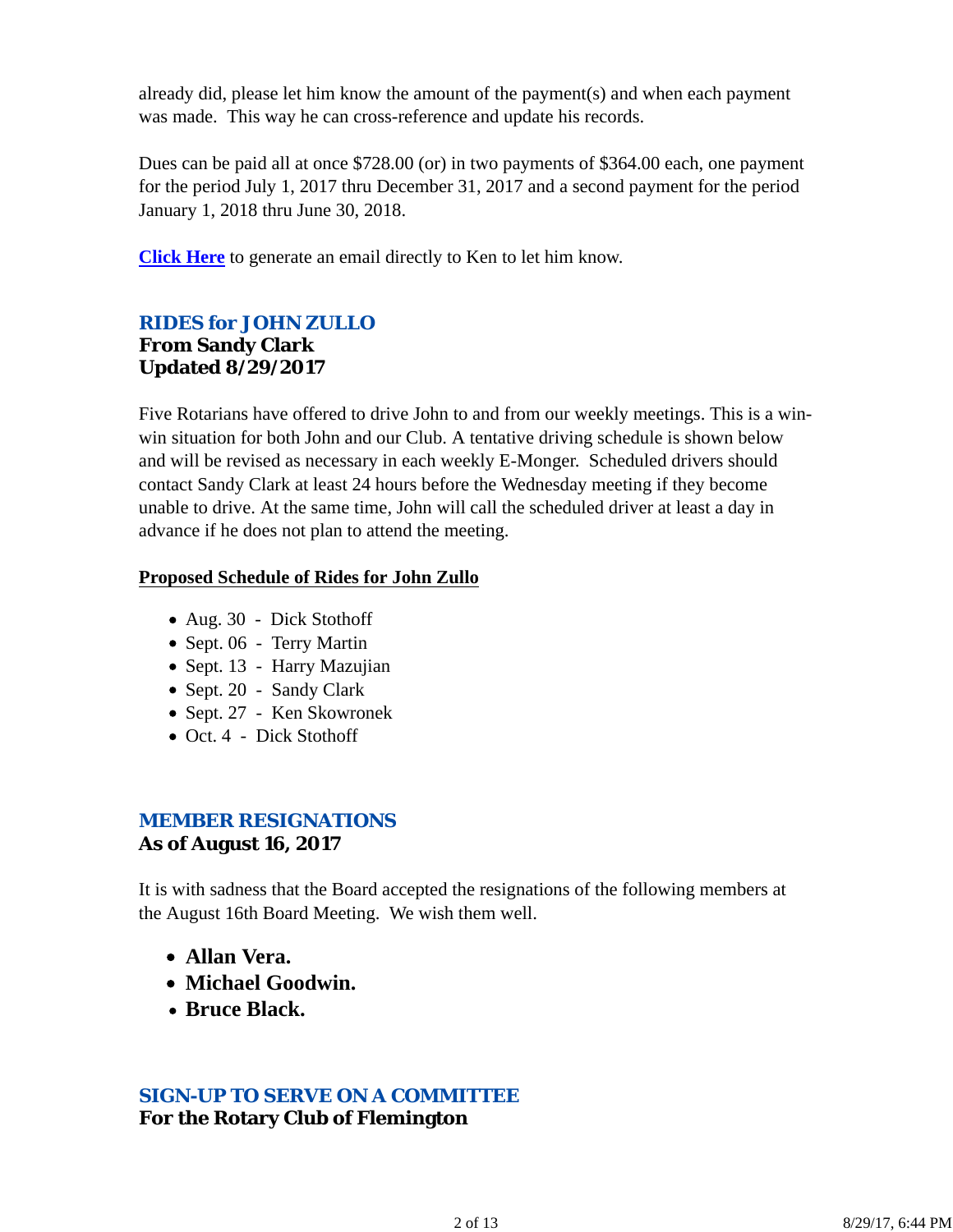Kim is working on updating the **Committee List**, including who is serving on each committee. As a reminder, every member is asked to help on at least 2 active committees. Kim and Allan Vera will be circulating a sign-up sheet at the meetings.

**Click Here** to view a brief description of each committee, which is included on the Club Website under "About Us". Once you visit the webpage, you will also see a link to the current list of Committee Assignments. This will be updated shortly with the new list that Kim is working on.



*Boy Scouts of America Washington Crossing Council Hunterdon County - Distinguished Citizen Honoring Sheriff FRED BROWN* Date: **Wednesday, October 4** Reception: **6:30pm** Program: **7:00pm** Location: **H.C.R.H.S. Auditorium** 84 Route 31 - Flemington, NJ 08822

On Wednesday, October 4th, the Washington Crossing Council of the Boy Scouts of America will be holding their annual Hunterdon County "Distinguished Citizen Award" event. This year's honoree is **Sheriff Fred Brown**, who is a Past-President of the Flemington Rotary Club. The events keynote speaker will be the world renowned entrepreneur and astronaut Greg Olsen, who will speak about his life experiences.

The event raises much needed funds to support the many outstanding programs offered to Hunterdon County youth involved with Boy Scouts of America.

Tickets are available for \$35 per person. **Click Here** to purchase tickets online via Eventbrite.

## *FREDENE SKOWRONEK*

### **February 19, 1921 - August 28, 2017**

It is with sadness that we share the news that Ken Skowronek's mother passed away yesterday (August 28). Please keep Ken, Sharon and their entire family in your thoughts at this difficult time. The following is the obituary as it appears on the Wright & Ford website:

------------------------------

**Fredene Skowronek**, age 96 years, of Bridgewater Township, NJ, died on Monday, August 28, 2017 at home, surrounded by her loving family.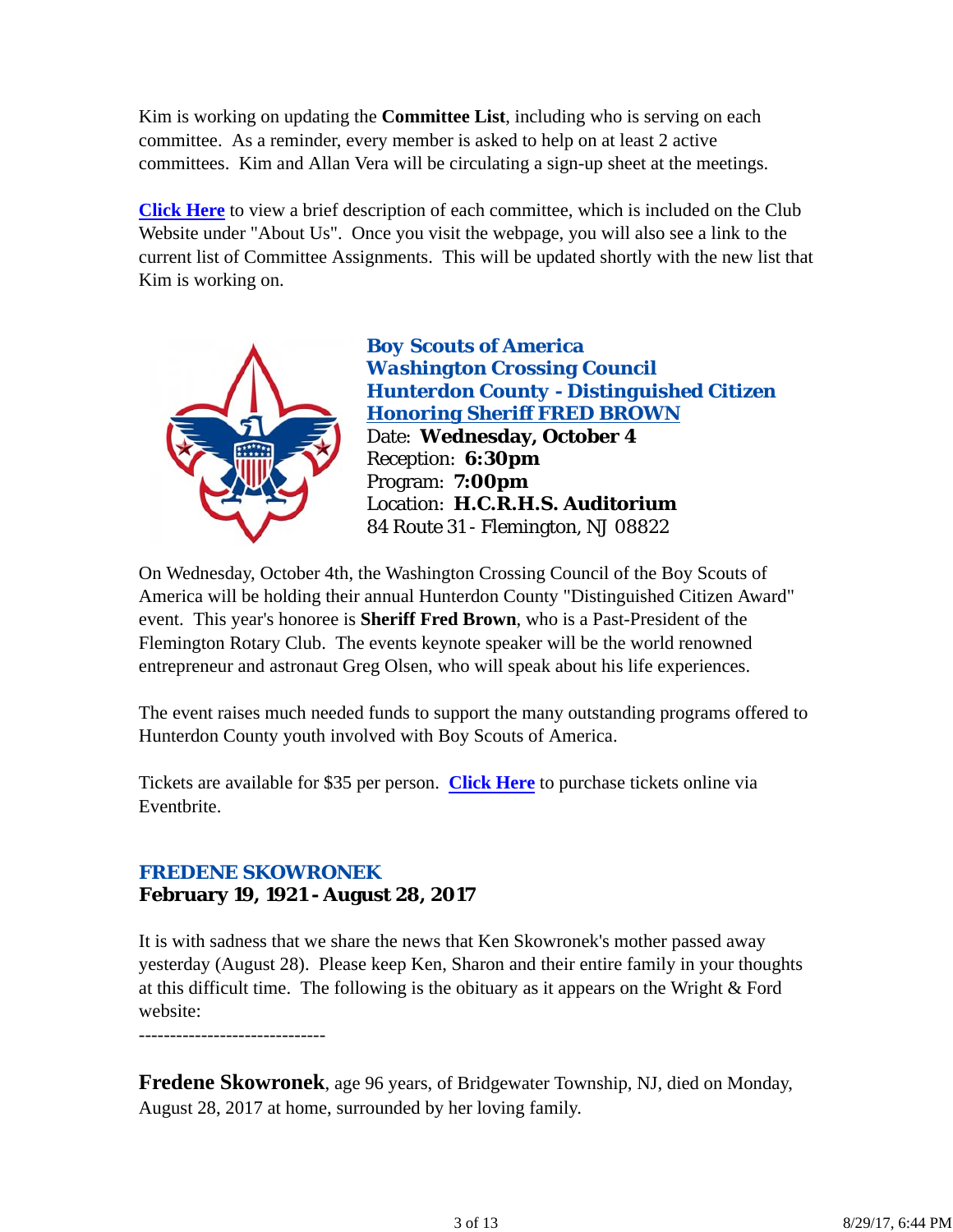Born in New York City, NY, February 19, 1921, daughter of the late Henry and Teresa Sobel Furstenberg, Fredene had lived for the past sixty-five years in Bridgewater, NJ, having formerly lived in Somerville, NJ.

A homemaker, she earned her B.S. in Biology from New York University.

The true matriarch and rock of her family, Fredene will forever be remembered as a loving and wonderful wife, mother, grandmother, great grandmother, sister and friend.

Not one who was afraid to speak her mind, she lived her life instilling values of what it meant to be a "good" person on all those in her family. Her sense of style and particular brand of humor will not soon be forgotten, as the family will keep her legacy alive though the telling of the many rich stories that made up her phenomenal ninety-six years.

An avid golfer up until her early eighties, Fredene was a longtime member of the Raritan Valley Country Club and, "The Club" was a source of loving and dear friends to her and her late husband, Marvin. Marvin Skowronek, DDS, died in 2007 after sixty-four years of marriage to Fredene. The two met when he was a waiter and she a guest, and their love was instantly palpable. They were true "lovebirds" in every sense. An elegant couple, they are certainly dancing together and playing golf again in heaven.

In addition to her husband and parents, Fredene was preceded in death by a sister and brother-in-law, Leona & Robert Ittelson; and her brothers-in-law and sisters-in-law, Sidney and Esther Skowronek, Bernice Skowronek and Leon Sales.

Surviving are a son and daughter-in-law, Kenneth J. and Sharon Skowronek of Raritan Township, NJ; a daughter, Barbara Levenstien of Bridgewater, NJ; her grandchildren and their spouses, Amy and Desmond Chamberlain, Mark Levenstien and his wife, Laurel Glaser, Paul Skowronek and his wife, Claudie Newman, Abby Levenstien and her husband, Peter Perron and Julie and Brian Birssett; her great grandchildren, Noah, Henry and Sarah Chamberlain and Aaron and Charlotte Birssett; a brother-in-law and sister-inlaw, Joshua and Marion Skowronek; a sister-in-law, Rita Sales; and many extended family and friends.

Graveside Services officiated by Rabbi William Kraus will take place on Wednesday, August 30, 2017 at 2:30 p.m. in Temple Sholom Cemetery, 118 Chimney Rock Road, Bridgewater, NJ 08807 under the care and direction of Wright & Ford Family Funeral Home and Cremation Services, 38 State Highway 31, Flemington, NJ. Please begin to arrive at 2:15 p.m. on Wednesday at the cemetery. Funeral home staff will be there to assist with parking.

Shiva will take place at the Skowronek home in Bridgewater on Thursday from 2:00-4:00 and 6:00-8:00 p.m., with services at 7:30 p.m. The family will also receive friends on Friday from 2:00-4:00. Please contact the funeral home at 908-782-3311 for further information.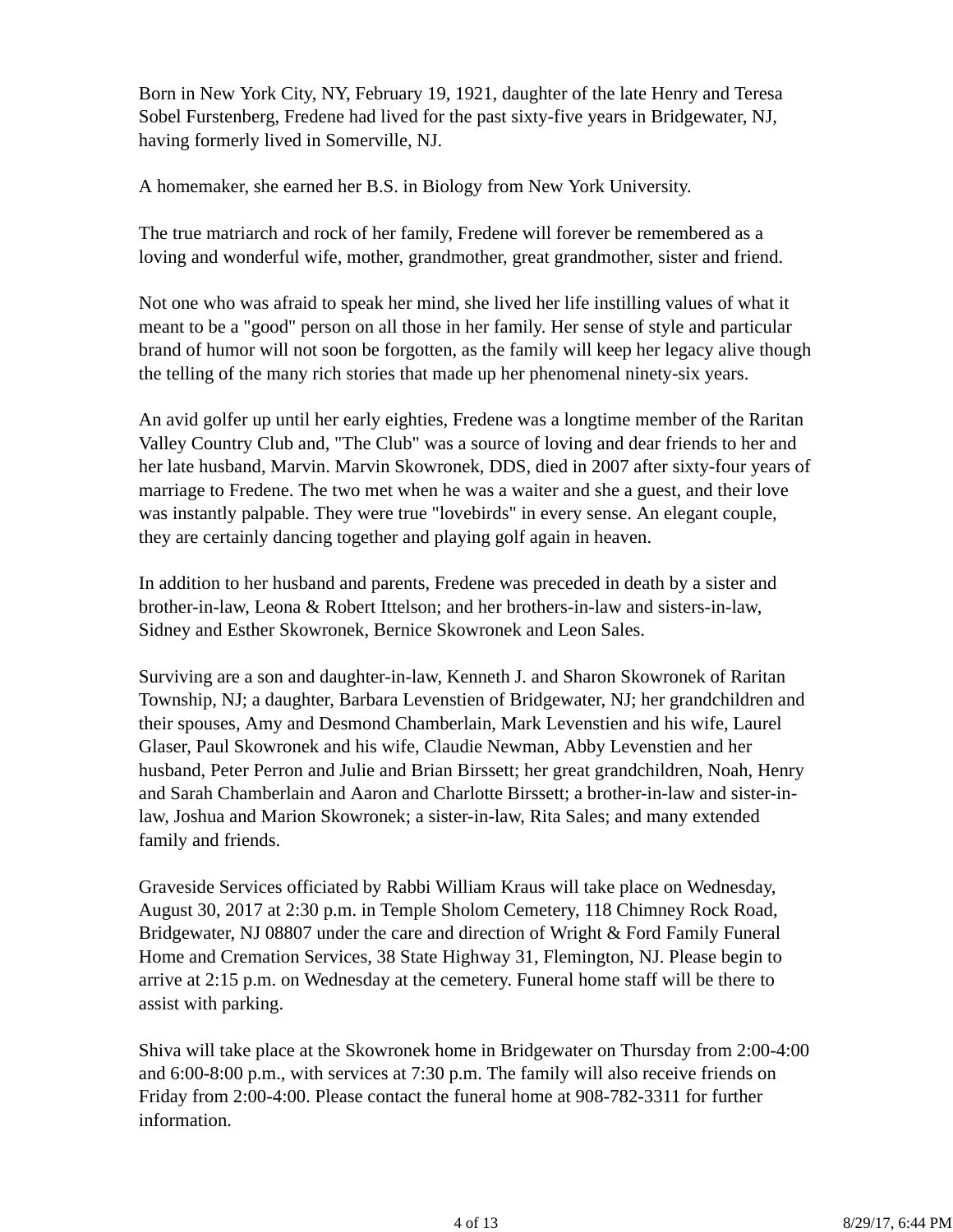Please visit Fredene's permanent memorial site at www.wrightfamily.com to send a public or private message of condolence and to share stories and photographs of her life.

As is customary in the Jewish faith, no flowers please. Those wishing to make a contribution in Fredene's memory may do so to the American Macular Degeneration Foundation, P.O. Box 515, Northampton, MA 01061-0515 or to 19th Floor New York, NY 10001



## *Flemington Rotary BeerFest* **Update on Breweries On Board to Date** Current As of 8/29/2017

We wanted to share a quick BeerFest update to help quench your thirst. **Click Here** to view the list of breweries and cideries that are on board to date to attend the Flemington Rotary BeerFest, being held

on Saturday, October 14th. Keep checking back as we will continue adding additional breweries as they come on board to attend the event.

The following is the current list of **Breweries** attending:

- 1. **Allagash Brewing Co.**
- 2. **Cigar City Brewing**
- 3. **Conclave Brewing \*\***
- 4. **Demented Brewing**
- 5. **Dogfish Head Craft Brewery**
- 6. **Founders Brewing Co.**
- 7. **Lancaster Brewing Co.**
- 8. **Lagunitas Brewing**
- 9. **Lone Eagle Brewing \*\***
- 10. **Oskar Blues Brewery**
- 11. **Pinelands Brewing Company**
- 12. **River Horse Brewing**
- 13. **Rogue**
- 14. **Schlafly Beer**
- 15. **Smuttynose**
- 16. **Three 3's Brewing**
- 17. **Two Roads Brewing Co.**
- 18. **Weyerbacher Brewing**

\*\*Note: The breweries listed with "**\*\***" above will have a special beer during the VIP Session.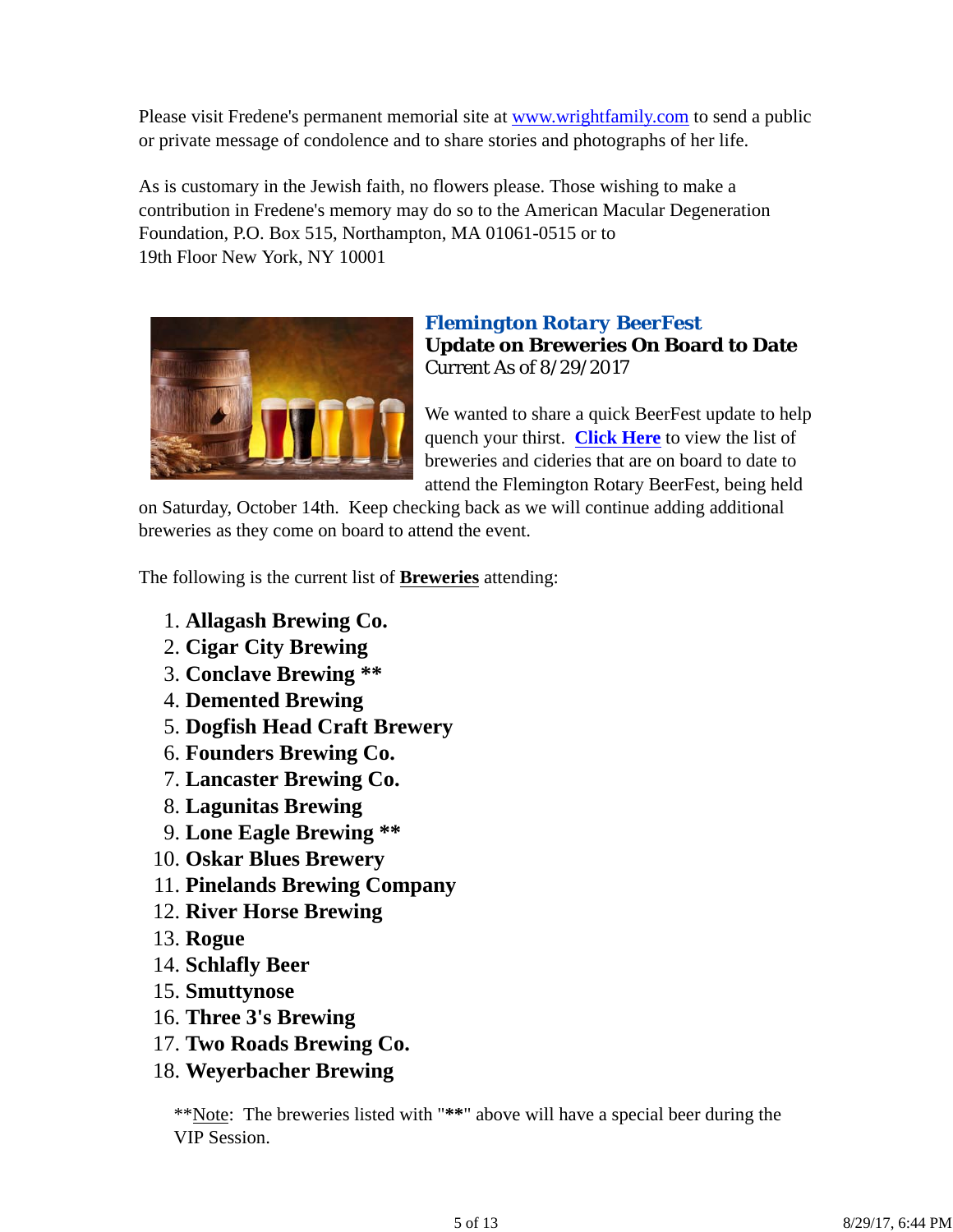The following is the current list of **Cideries** attending:

- 1. **Alltech Lexington Brewing & Distilling Co.**
- 2. **Austin Eastciders**
- 3. **Bad Seed Cider Co.**
- 4. **Ironbound Hard Cider**
- 5. **Mighty Swell Sparkling Cocktails**
- 6. **Wyndridge Farm**



## *FLEMINGTON ROTARY BEERFEST*

**Saturday, October 14, 2017** VIP Session: **12noon** to **1:00pm** General Session: **1:00pm** to **4:30pm** Liberty Village Outlet Marketplace

The **Flemington Rotary BeerFest** is an event that allows participants to taste and sample many different kinds of Craft Beers from a

variety of different Breweries. There will be live music to enjoy and food available to purchase.

We plan to have more than **60 beers** from **30 breweries**. **Online TICKETS are now ON SALE!!!!** 



**Click Here** to view the event website for additional details and to purchase tickets.

Continue visiting the website to see the list of breweries that are confirmed to attend. We will keep adding breweries as they are confirmed, so keep checking back!!!

The event will take place within the open parking area of the **Liberty Village Outlet Marketplace**, located in Flemington, NJ. A limited number of tickets will be offered in two different tasting sessions.

**Sponsorship Opportunities!** We hope you will consider sponsoring the event! **Click Here** to download the **Sponsor Registration Form**, which includes an explanation of the different sponsor levels.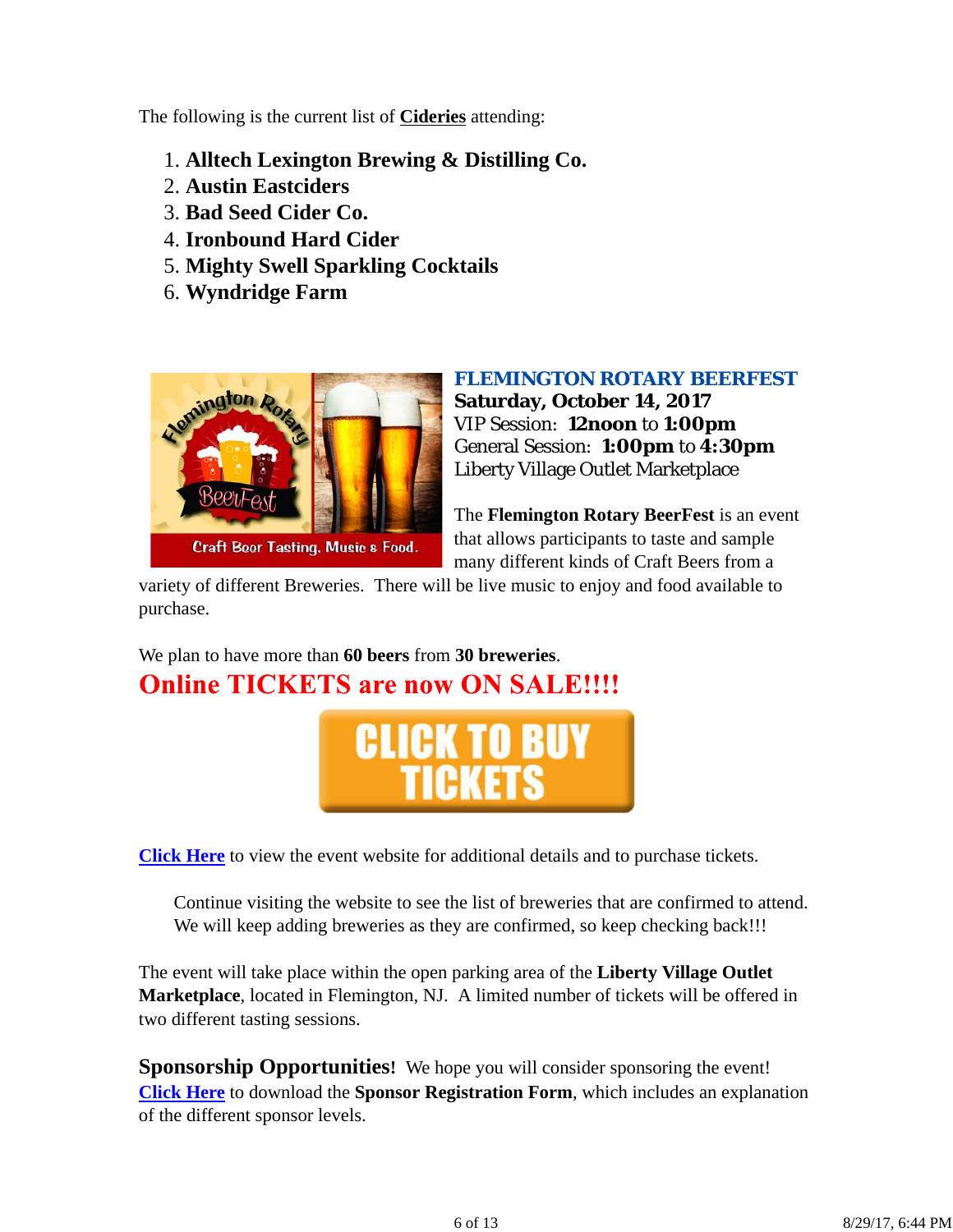



# *Find us on Facebook*

Click the image to the left to connect with the Rotary Club of Flemington, NJ on Facebook.



### *The Flemington Rotary MEMBER DIRECTORY Is Updated on the Website*

A PDF copy of the Club Directory kept on the club website, located on the password protected "**Members Only**" page. To access this, simply goto **www.FlemingtonRotaryNJ.org** and click on "Members

Only" in the upper left. The page is password protected. If you do not have the password, simply email us and request it.

If you see any updates that need to be made (a change of address, email, phone number, something is not listed correctly, etc.), please email Sandy Clark and request any changes to be made. **Click Here** to generate an email to Sandy.



# *SPEAKERS & PROGRAMS BEING SOUGHT*

Mick Schaible is looking for some ideas for upcoming meeting programs and speakers. If you have any leads, please pass them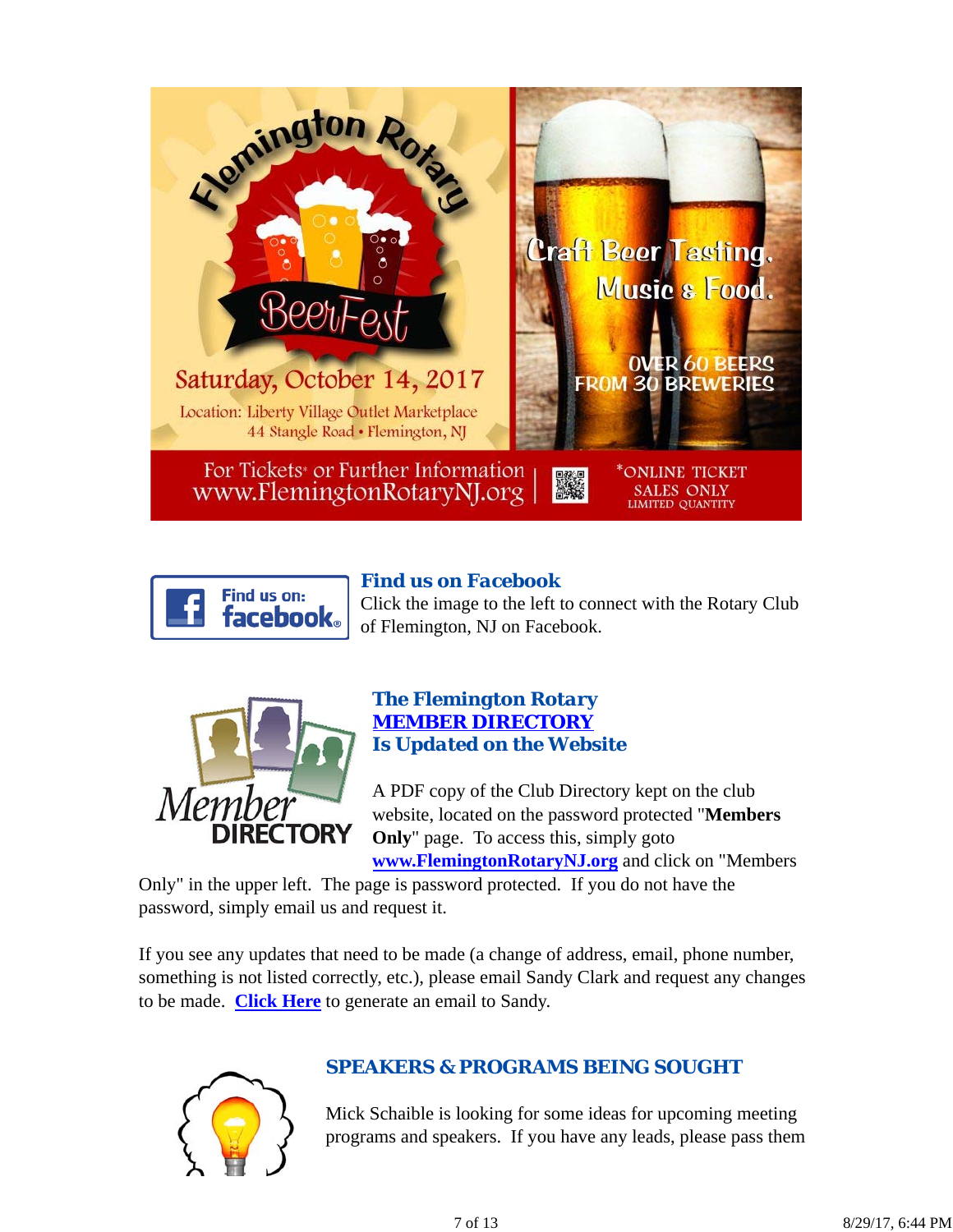

onto Mick, who will follow-up to schedule the speaker.

**Click here** to generate an email directly to Mick.



As you know, the Rotary Club of Flemington is a member of the H.C. Chamber of Commerce. This enables all Rotarians the ability to attend a Chamber function as a "member". If someone asks you what your business is, you would explain that you are a member representing the Rotary Club of Flemington. **Click Here** to visit the Chamber website for a listing of upcoming events.

## *ROTARY DISTRICT 7510 NEWS*

**Click Here** to read the current news from our Rotary District 7510.

# *UPCOMING DATES TO NOTE:*

Wed, 9/06: TBA Wed, 9/13: TBA Wed, 9/20: TBA Wed, 9/27: TBA

Wed, 10/04: **Evening Social Event** at **Lone Eagle Brewing Co**. There will NOT be a regular lunch meeting this day. The lunch meeting is canceled in lieu of the evening social event. Wed, 10/11: District Governor Official Visit. Wed, 10/18: TBA Wed, 10/25: TBA

**Next RCOF Board Meeting:** Wed, 9/20 at 5:30 PM (Usually the 3<sup>rd</sup> Wed). Next Membership Meeting: Wed, 9/13 at 1:30 PM (Usually the 2<sup>nd</sup> Wed).

**Upcoming RCOF Club Events, Fundraisers, Fellowship Events, Etc**.: 10/14/17 (Sat): **Flemington Rotary BeerFest**.

# **Rotary District 7510 Events & Functions:**

To Be Announced.

## *COMMITTEE LIST:*

**Click Here** to download the listing of all current Club Committee's and its members.

# *"MEMBERS ONLY" WEBSITE:*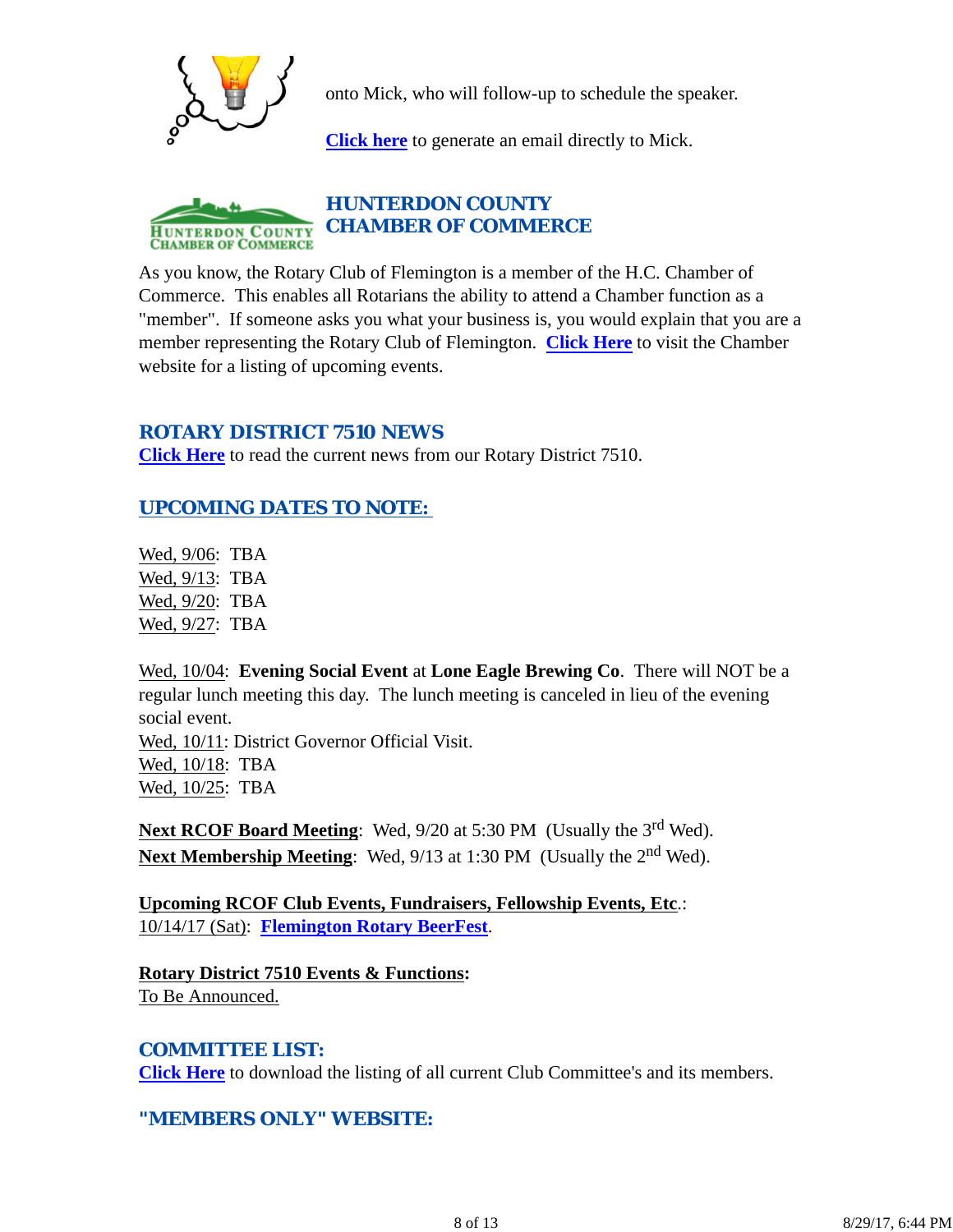## **Click Here for the Members Only section of the website to find:**

- 1) The "Membership Proposal Form" to propose a new member.
- 2) New Member Information.
- 3) An Online Copy of the Club Membership Directory.
- 4) A Link to All Photos Albums of the Club.

### *ROTARY WEBSITE LINKS:*

Rotary International: **www.Rotary.org** Rotary District 7510: **www.RotaryNJ.org**

### *NEARBY ROTARY CLUB MEETINGS:*

As A Rotarian, you are Welcome to attend a Rotary Club meeting anywhere in the world. Click here for the Rotary Club Locator App. Or see below for some local meetings:

### Mondays

**Lambertville/New Hope** (6:30 pm) - Lambertville Station Restaurant; 11 Bridge Street, Lambertville NJ 08530

**Piscataway** (12:15 pm) - Radisson Hotel; 21 Kingsbridge Road, Piscataway, NJ 08854

### Tuesdays

**Whitehouse** (12:15 pm) - Max's 22; 456 Route 22 West, Whitehouse Station, NJ 08889 **Princeton** (12:15 pm) - The Nassau Club; 6 Mercer Street, Princeton, NJ 08540 **Bridgewater-Bound Brook** (12:15 pm) - Arbor Glenn; 100 Monroe St, Bridgewater 08807

### Wednesdays

**Branchburg Township** (7:30 am): Stoney Brook Grille; 1285 Route 28, North Branch, NJ 08876

**Flemington** (12:15pm): Copper Hill Country Club; 100 Copper Hill Road, Ringoes, NJ 08851

**Hillsborough Township** (6:15 pm): Pheasant's Landing; 311 Amwell Road (Rt. 514), Hillsborough, NJ 08844

### Thursdays

**Clinton Sunrise** (7:30 am): Clinton Fire Department; New Street, Clinton, NJ 08809 **Somerville/Bridgewater** (12:15 pm): Bridgewater Manor; 1251 US Highway 202/206, Bridgewater, NJ 08807

**Trenton** (12:15 pm): Freddie's Tavern; 12 Railroad Avenue, West Trenton, NJ 08628

### Fridays

**North Hunterdon** (12:15 pm): Beaver Brook County Club; 25 County Club Drive, Annandale, NJ 08801

**Princeton Corridor** (12:15pm): Hyatt Regency; 102 Carnegie Center, Rt. 1 North, Princeton, NJ 08540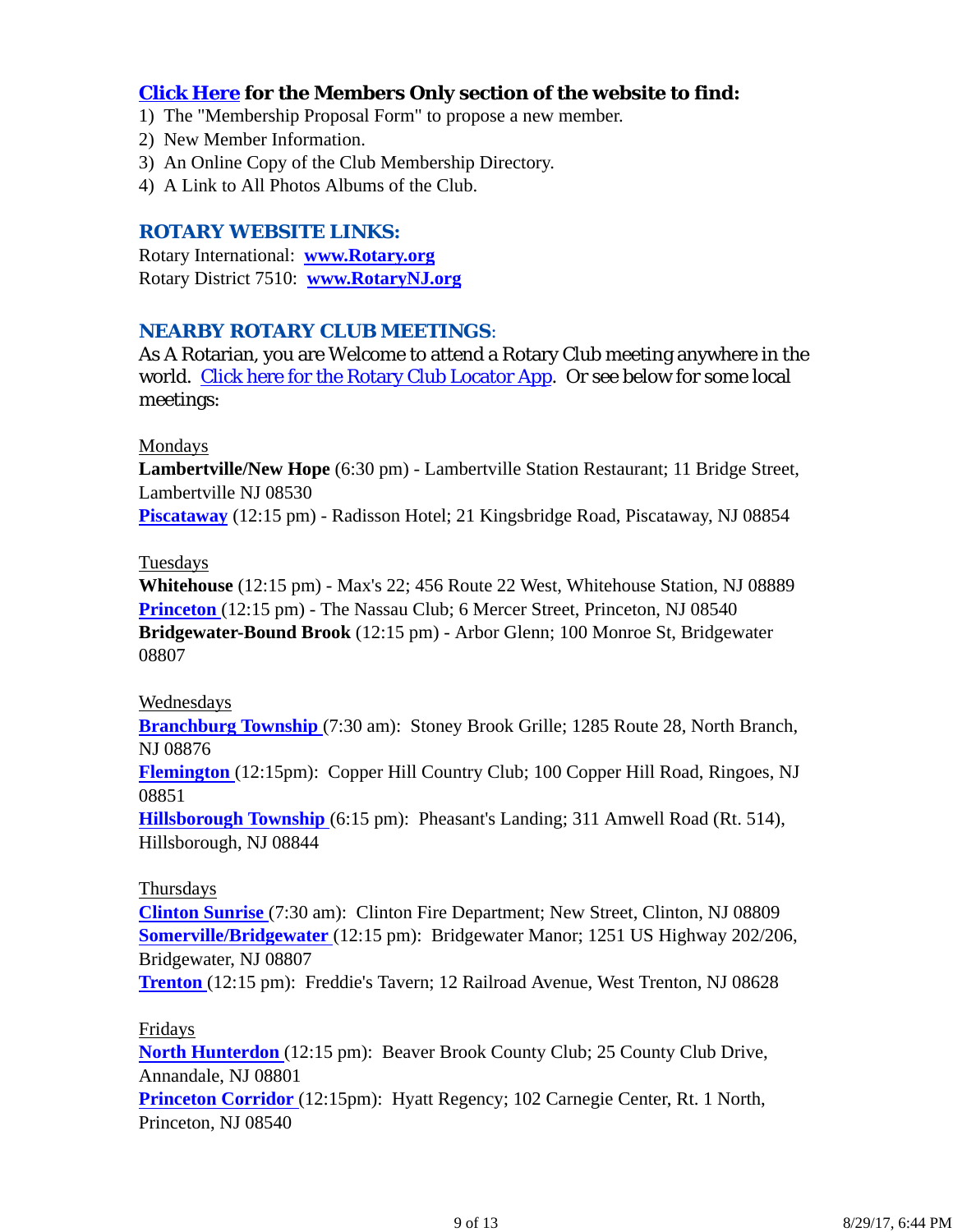eClub **Rotary eClub of Hunterdon Horizon**: View website for meetings or online makeups.

# RI President's Call for Action in **2017-2018**: **"Rotary: Making a Difference" Rotary Club of Flemington - Our 94th Year**

Founded October 3, 1923 \* Charter #1529 \* District 7510

| Club President                           | <b>Kim Metz</b>                                        |  |
|------------------------------------------|--------------------------------------------------------|--|
| President-Elect                          | **Open**                                               |  |
| Secretary                                | <b>Kyle Fogarty</b>                                    |  |
| Treasurer, General                       | <b>Nik Kritharis</b>                                   |  |
| Treasurer, Lunch                         | <b>Ken Skowronek</b>                                   |  |
| <b>Board Member</b>                      | <b>D.J. Wright</b> (immediate Past-President)          |  |
| <b>Board Member</b>                      | <b>Sandy Clark</b>                                     |  |
| <b>Board Member</b>                      | <b>Joe Ziegler</b>                                     |  |
| Sergeant-at-Arms                         | <b>Dianne Durland</b>                                  |  |
| R.I. President                           | Ian H.S. Riseley (Sandringham, Victoria,<br>Australia) |  |
| District Governor (DG)                   | Bob Zeglarski (Roselle-Rosselle Park)                  |  |
| District Governor Elect (DGE)            | <b>John Shockley</b> (Hillsborough)                    |  |
| District Governor Nomimee (DGN)          | <b>Ann Walko</b> (Watchung-Warren)                     |  |
| <b>Assistant District Governor (ADG)</b> | <b>Albert Varga</b> (Lambertville-New Hope)            |  |
|                                          |                                                        |  |

Club Meetings: **Wednesday, 12:15 pm, Copper Hill Country Club** 100 Copper Hill Road, Ringoes 08551



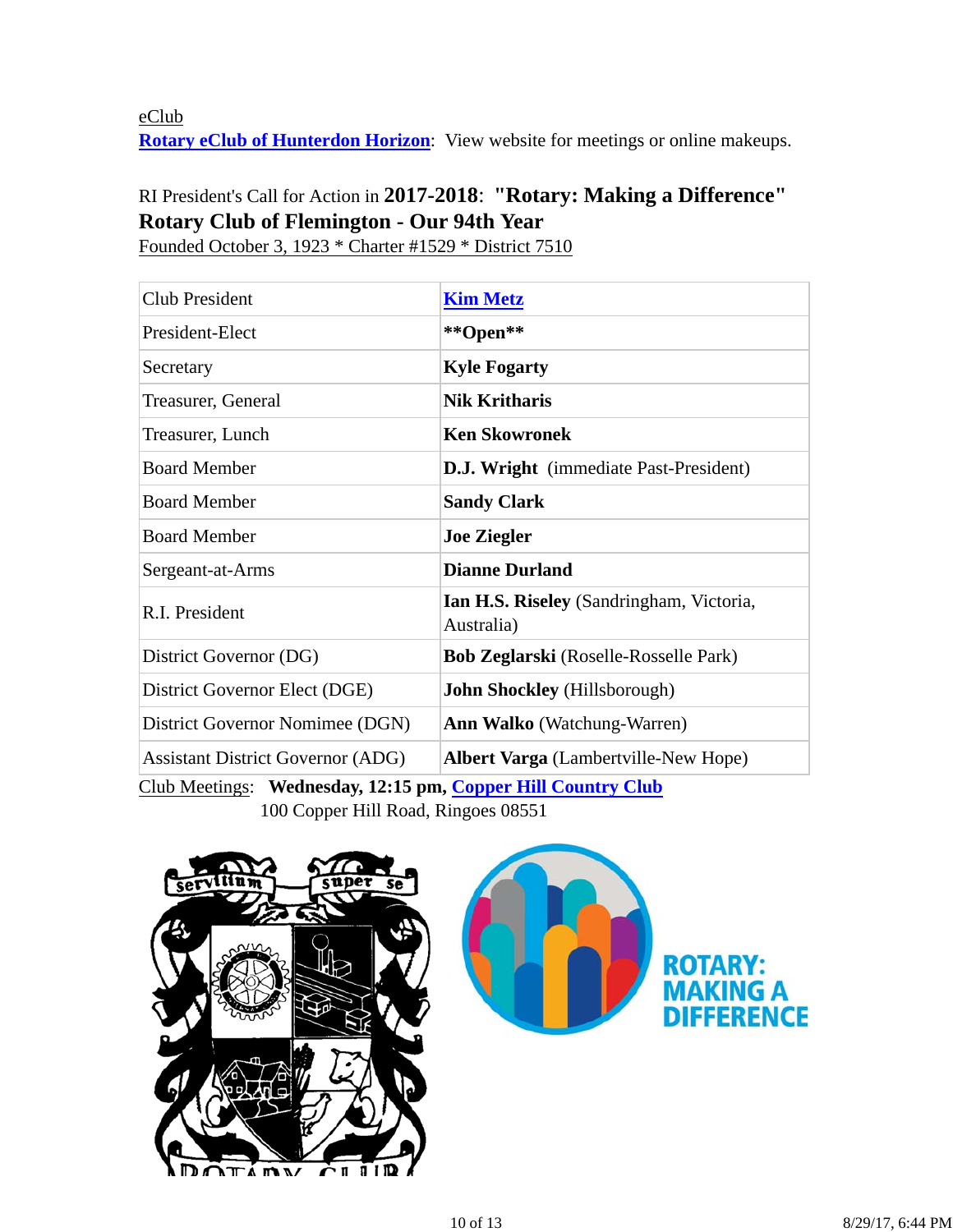

**MISSION STATEMENT:** The mission of Rotary International is to assist and guide Rotarians and Rotary clubs to accomplish the Object of Rotary to ensure Rotary's continuing relevance and to help build a better world, emphasizing service activities by individuals and groups that enhance the quality of life and human dignity, encouraging high ethical standards, and creating greater understanding among all people to advance the search for peace in the world.

**THE OBJECT OF ROTARY:** The object of Rotary is to encourage and foster the ideal of service as a basis of worthy enterprise and, in particular, to encourage and foster:

**1st**: The development of acquaintance as an opportunity for service;

**2nd**: High ethical standards in business and professions, the recognition of the worthiness of all useful occupations, and the dignifying of each Rotarian's occupation as an opportunity to serve society;

**3rd**: The application of the ideal of service in each Rotarian's personal, business and community life;

**4th**: The advancement of international understanding, goodwill, and peace through a world fellowship of business and professional persons united in the ideal of service.

### **THE 4-WAY TEST:** "Of the things we think, say or do:

- **1st**: Is it the Truth?
- 2<sup>nd</sup>: Is it Fair to all concerned?
- **3rd**: Will it build goodwill and better friendships?
- **4th**: Will it be beneficial to all concerned?"

### *ROTARY's AVENUE'S OF SERVICE*:

**1)** Through **Club Service**, we have fun, build lasting friendships, and make sure that our club runs well.

**2)** Through **Vocational Service**, we volunteer our professional skills to serve others and promote integrity in everything we do.

**3)** Through **Community Service**, we address local needs and work with our community to bring lasting improvements.

**4)** Through **International Service**, we meet humanitarian needs around the globe and promote world understanding and peace.

**5)** Through **Youth Service**, we work with young people to help them become the next generation of leaders, visionaries, and peacemakers.

### **2017-2018 CLUB MEMBER ROSTER Rotary Club of Flemington, NJ** Current Number of Members: 38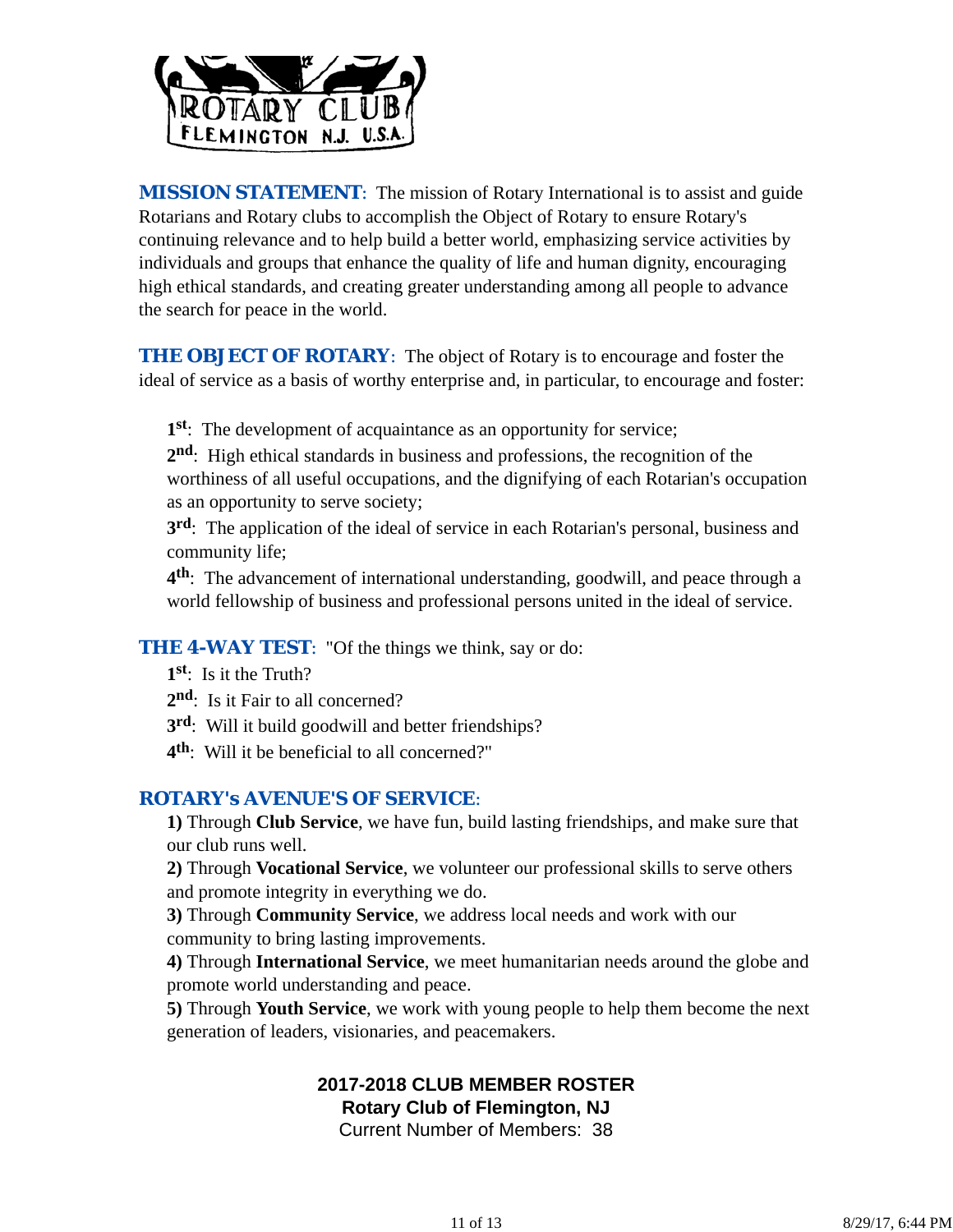| <b>Rotarian</b>                   | <b>Member Since</b> | <b>Classification</b>                    |
|-----------------------------------|---------------------|------------------------------------------|
| Bohler, Herbert C. (Herb)         | 1977                | <b>Specialty Advertising</b>             |
| Boynton, Adam                     | 2016                | <b>Church / Social Services</b>          |
| Chittenden, Robert L. (Bob)       | 2003                | M.E.F.P. Consulting Engineering          |
| Clark, Arthur L. (Sandy)          | 1987                | Printing                                 |
| Davidson, James G. (Jim)          | 2002                | <b>Rubber Products</b>                   |
| del Campo, Ann                    | 2016                | <b>Scientist &amp; Farmer</b>            |
| <b>Durland, Dianne</b>            | 2017                | <b>Community Banking</b>                 |
| Ferrari, Frederick J. (Fred)      | 1964                | Orthodontia                              |
| Fisher, Charles H. (Charlie)      | 1961                | <b>Funeral Services</b>                  |
| Fisher, Thomas H. (Tom)           | 2012                | <b>Property &amp; Casualty Insurance</b> |
| Fogarty, Kyle M.                  | 2017                | <b>Financial Advisor</b>                 |
| Harrison, Jeffrey (Jeff)          | 1996                | Psychotherapy                            |
| <b>Hyatt, Frederic D. (Fred)</b>  | 2017                | <b>Retired - Aerospace</b>               |
| Kamnitsis, Christopher P. (Chris) | 2001                | <b>Financial Planning</b>                |
| Kritharis, Nikolaos (Nik)         | 2016                | Dentistry                                |
| Liebross, Ira                     | 1997                | <b>Family Medicine</b>                   |
| Loew, Darren                      | 2002                | <b>Orthodontics</b>                      |
| Martin, Teresa (Terry)            | 1993                | Solid Waste/Recycling                    |
| Mazujian, Harry                   | 2004                | Clergy                                   |
| McWilliams, Nancy                 | 1992                | Psychotherapy                            |
| Metz, Kim                         | 2007                | <b>Technical Education</b>               |
| Muller, George D.                 | 1964                | <b>Cut Glass Manufacturing</b>           |
| Newland, Robert D. (Bob)          | 1998                | Insurance                                |
| Ownes, Terry M.                   | 1987                | <b>Floor Covering</b>                    |
| Phelan, Christopher J. (Chris)    | 2009                | <b>Chamber Of Commerce</b>               |
| Randolph, R. Wayne                | 1982                | <b>Veterinary Medicine</b>               |
| Ruberto, Johanna S.               | 2016                | <b>High School Administration</b>        |
| Schaible, R. Michael (Mick)       | 1998                | <b>Appraisal Services</b>                |
| Skowronek, Kenneth J. (Ken)       | 1994                | <b>Family Law</b>                        |
| Sollner, Richard F. (Dick)        | 1962                | Air Transportation                       |
| Stothoff, Richard H. (Dick)       | 1966                | Sanitary Engineering                     |
| Widico, Karen A.                  | 1997                | <b>Public Health Services</b>            |
| Williams, Gwen                    | 1991                | Purchasing/Manufacturing                 |
| Wise, Robert (Bob)                | 1992                | <b>Hospital Administration</b>           |
| Woske, Harry                      | 1977                | Cardiology                               |
| Wright, Daniel J. (D.J.)          | 2003                | <b>Funeral Services</b>                  |
| Ziegler, Joseph E. (Joe)          | 1988                | <b>Investment Advisor</b>                |
| Zullo, John J. (Johnnie)          | 1987                | <b>Chemical Engineering</b>              |